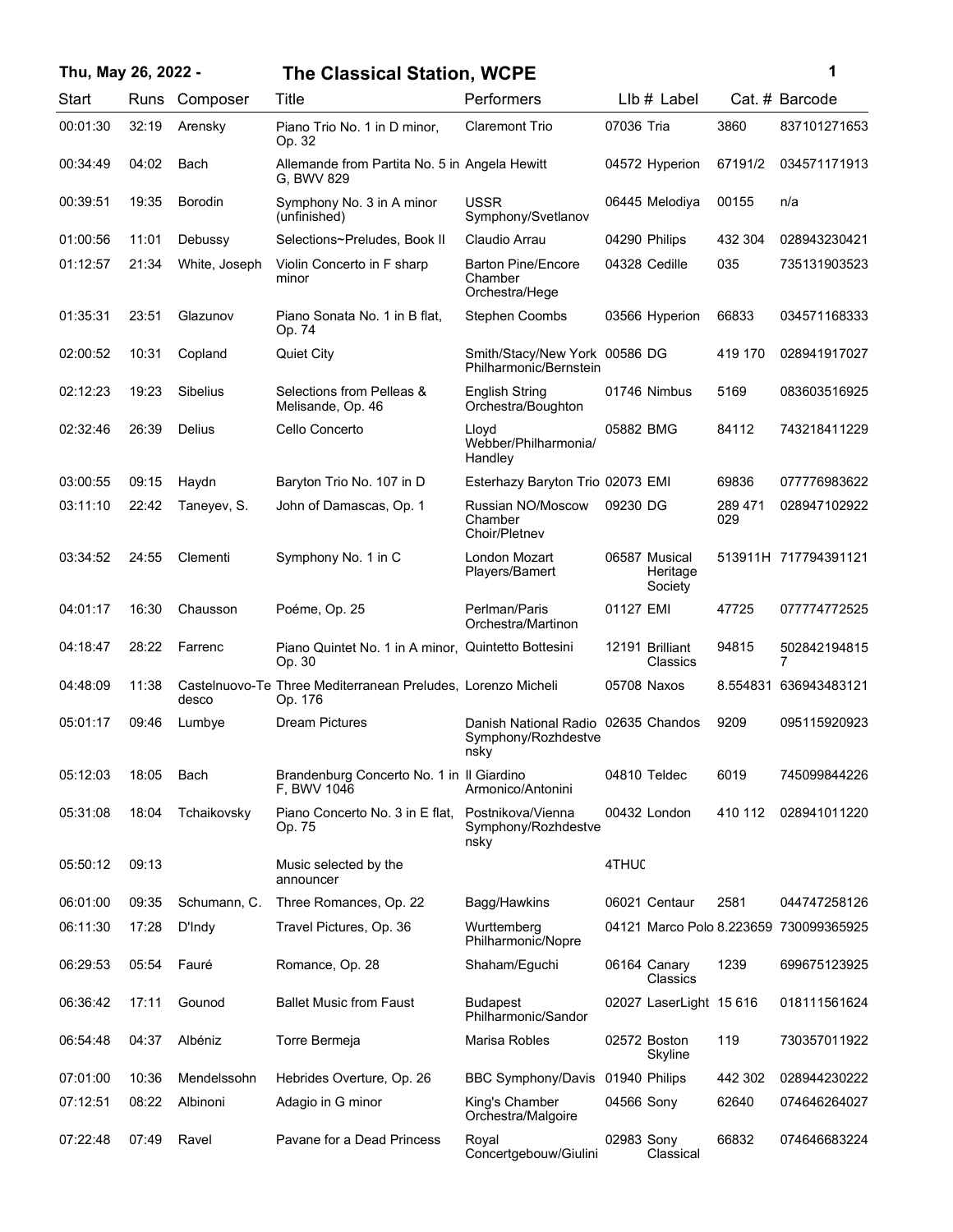| Thu, May 26, 2022 - |       |                   | <b>The Classical Station, WCPE</b>                                             |                                                | 2                      |         |                       |
|---------------------|-------|-------------------|--------------------------------------------------------------------------------|------------------------------------------------|------------------------|---------|-----------------------|
| Start               | Runs  | Composer          | Title                                                                          | Performers                                     | $Llb#$ Label           |         | Cat. # Barcode        |
| 07:31:52            | 04:01 | ensel             | Mendelssohn-H October from The Year (Das<br>Jahr)                              | Sarah Rothenberg                               | 04145 Arabesque Z6666  |         | 026724666629          |
| 07:37:08            | 22:18 | Rodrigo           | Fantasia for a Gentleman                                                       | Milos/London<br>Philharmonic/Nezet-Se<br>guin  | 12025 DG               | 0020039 | 028948106523          |
| 08:01:01            | 06:25 | Dvorak            | Polka from String Quartet No. 9 Chilingirian Quartet                           |                                                | 00104 Chandos          | 8755    | 095115875520          |
| 08:08:41            | 04:08 | Gluck             | Melody from Dance of the<br><b>Blessed Spirits</b>                             | Wibi Soerjadi                                  | 04714 Philips          | 454 149 | 028945414928          |
| 08:14:04            | 07:42 | Nicolai           | Overture to The Homecoming<br>of the Exile                                     | Bamberg<br>Symphony/Rickenbach<br>er           | 01954 Virgin           | 91079   | 075679107923          |
| 08:23:46            | 04:14 | Prokofiev         | Toccata, Op. 11                                                                | Sergei Prokofiev                               | 04915 Nimbus           | 8813    | 710357881329          |
| 08:29:15            | 08:05 | Haydn             | Poco adagio, cantabile~String<br>Quartet in C, Op. 76 No. 3<br>"Emperor"       | London Haydn Quartet PV136 Hyperion            |                        | 68335   | 034571283357          |
| 08:38:35            | 10:20 | Vivaldi           | Violin Concerto in A, Op. 4 No. Perlman/Israel<br>5                            | Philharmonic                                   | 09527 EMI<br>Classics  |         | 7470762 077774707626  |
| 08:50:10            | 09:15 |                   | Music selected by the<br>announcer                                             |                                                | 4THUC                  |         |                       |
| 09:01:15            | 18:35 | Telemann          | Paris Quartet No. 5                                                            | Kuijken<br>Bros/Leonhardt                      | 04867 Sony             | 63115   | 074646311523          |
| 09:21:05            | 14:24 | <b>Sibelius</b>   | Karelia Suite, Op. 11                                                          | Finnish Radio<br>Symphony/Saraste              | 01292 RCA              | 7765    | 07863577652           |
| 09:36:59            | 22:26 | Crusell           | Clarinet Concerto No. 1 in B<br>flat, Op. 1                                    | Hartman/New York<br>Scandia<br>Symphony/Matson | 05854 Centaur          | 2495    | 044747249520          |
| 10:01:15            | 24:30 | Ravel             | Le Tombeau de Couperin                                                         | Vlado Perlemuter                               | 00872 Nimbus           | 5011    | 08360350112           |
| 10:27:15            | 32:11 | Schubert          | Symphony No. 4 in C minor, D. Academy of St.<br>417 "Tragic"                   | Martin-in-the-Fields/Ma<br>rriner              | 00726 Philips          | 410 045 | 028941004529          |
| 11:01:16            | 19:14 | Schumann          | Scenes from Childhood, Op. 15 Vladimir Ashkenazy                               |                                                | 01674 London           | 421 290 | 028942129023          |
| 11:21:45            | 13:45 | Bach              | Harpsichord Concerto No. 7 in Pinnock/English<br>G minor, BWV 1058             | Concert                                        | 00691 Archiv           | 415 992 | 028941599223          |
| 11:36:45            | 12:18 | Puccini           | Nessun Dorma & In questa<br>reggia from Turandot                               | <b>Bayless</b>                                 | 02733 Angel/EMI 554801 |         | 020831467129<br>1     |
| 11:50:03            | 09:22 | Berlioz           | 5th mvt (Dream of a Witches'<br>Sabbath) from Symphonie<br>fantastique, Op. 14 | Vienna<br>Philharmonic/Gergiev                 | 06180 Philips          | 5       | B000109 028947509523  |
| 12:01:15            | 11:27 | Elgar             | Bavarian Dances, Op. 27                                                        | London<br>Philharmonic/Boult                   | 02000 EMI              | 69207   | 07777692072           |
| 12:13:57            | 16:08 | <b>Boccherini</b> | Sinfonia in B flat                                                             | Tafelmusik/Lamon                               | 01856 DHM              | 7867    | 054727786723          |
| 12:31:20            | 06:35 | Delius            | Summer Night on the River                                                      | Royal<br>Philharmonic/Beecham                  | 06688 EMI              | 67553   | 724356755321          |
| 12:39:25            | 10:14 |                   | Music selected by the<br>announcer                                             |                                                | 4THU1                  |         |                       |
| 12:50:54            | 08:31 | <b>Beethoven</b>  | Coriolan Overture, Op. 62                                                      | Berlin<br>Philharmonic/Karajan                 | 00469 DG               | 415 507 | 028941550729          |
| 13:01:15            | 14:33 | <b>Brahms</b>     | Four Piano Pieces, Op. 119                                                     | <b>Nelson Freire</b>                           | 13252 Decca            |         | 483 2154 028948321544 |
| 13:17:03            | 12:58 | Wagner            | Overture to Rienzi                                                             | Chicago<br>Symphony/Barenboim                  | 05138 Teldec           | 24      | 3984-242 639842422420 |
| 13:31:31            | 13:44 | Harbach           | Veneration for Orchestra                                                       | Slovak Radio<br>Symphony/Trevor                | 08416 MSR              | 1252    | 681585125229          |
| 13:46:45            | 12:38 | Geminiani         | "La Follia", Variations for String East Coast Chamber<br>Orchestra             | Orchestra                                      | 10920 eOne             | 7784    | 09992378424           |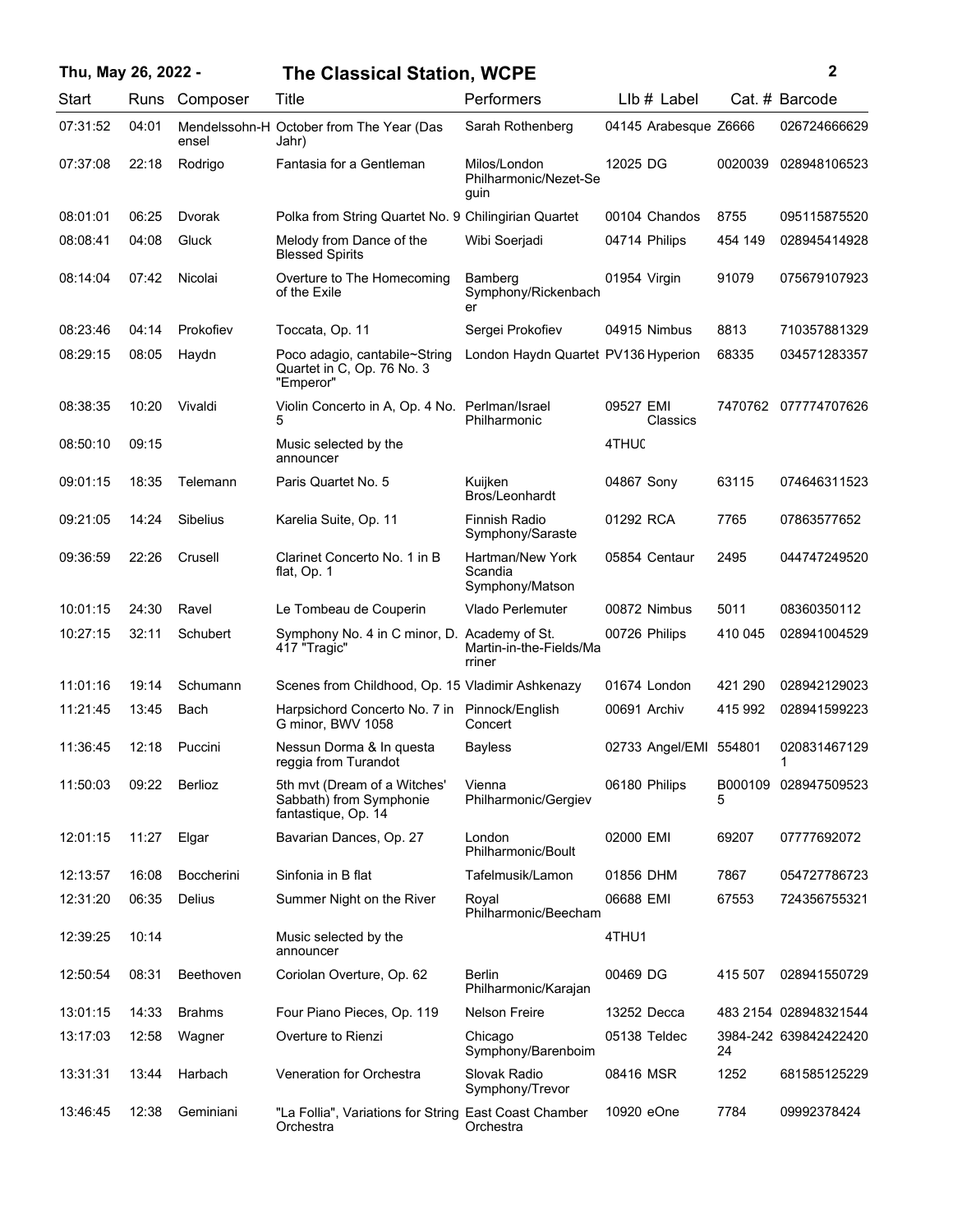## **Thu, May 26, 2022 - 3 The Classical Station, WCPE**

| ٦ |  |             |
|---|--|-------------|
|   |  |             |
|   |  |             |
|   |  | ٦<br>I<br>I |

| Start    | Runs  | Composer          | Title                                                                                                   | Performers                                     | $Llb#$ Label                      |         | Cat. # Barcode        |
|----------|-------|-------------------|---------------------------------------------------------------------------------------------------------|------------------------------------------------|-----------------------------------|---------|-----------------------|
| 14:01:13 | 30:43 | Dvorak            | Serenade in E for Strings,<br>Op.22                                                                     | <b>Berlin</b><br>Philharmonic/Karajan          | 04551 DG                          | 400 038 | 028940003820          |
| 14:33:11 | 13:56 | Telemann          | Viola Concerto in G                                                                                     | Kyselak/Capella<br>Istropolitana/Edlinger      | 03370 Naxos                       |         | 8.550156 730099515627 |
| 14:48:37 | 10:48 | Dukas             | Sorcerer's Apprentice                                                                                   | Cincinnati Pops/Kunzel 00983 Telarc            |                                   | 80115   | N/A                   |
| 15:01:15 | 25:42 | Mozart            | Quintet in E flat for Piano &<br>Winds, K. 452                                                          | Perlemuter/Albion<br>Ensemble                  | 01723 Nimbus                      | 5157    | 083603515720          |
| 15:28:27 | 18:06 | Ravel             | <b>Mother Goose Suite</b>                                                                               | <b>Boston</b><br>Symphony/Munch                | 04971 RCA                         | 68978   | 090266897827          |
| 15:47:48 | 11:36 | Weber             | Introduction, Theme &<br>Variations, Op. Posth.                                                         | Manasse/Manhattan<br><b>String Quartet</b>     | 01850 XLNT<br>Music               | 18004   | N/A                   |
| 16:00:39 | 08:17 | Holst             | Jupiter, The Bringer of Jollity<br>from The Planets, Op. 32                                             | New York<br>Philharmonic/Bernstein             | 01080 Sony                        | 37226   | 07464372262           |
| 16:09:51 | 09:31 | Fibich            | Scherzo from Symphony No. 2 Brno State<br>in E flat, Op. 38                                             | Philharmonic/Waldhan<br>s                      | 01355 Supraphon 1256              |         | 498800106413<br>8     |
| 16:20:17 | 04:18 | Field             | Nocturne No. 8 in A                                                                                     | Benjamin Frith                                 | 05157 Naxos                       |         | 8.550761 730099576123 |
| 16:25:30 | 05:18 | Strauss Jr.       | <b>Shooters Quadrille</b>                                                                               | Vienna<br>Philharmonic/Mehta                   | 09636 Sony                        | 062     | 88697952 886979520622 |
| 16:32:03 | 14:48 | Haydn             | Symphony No. 018 in G                                                                                   | Academy of Ancient<br>Music/Hogwood            | 04197 L'Oiseau<br>Lyre            | 436 428 | 028943642828          |
| 16:47:46 | 11:39 | Gray              | Love Songs from Guitar<br>Concerto                                                                      | Williams/London<br>Symphony/Daniel             | 03616 Sony                        | 68337   | 074646833728          |
| 17:00:40 | 07:32 | Verdi             | Overture to La forza del destino Israel<br>(The Force of Destiny)                                       | Philharmonic/Mehta                             | 08947 Helicon                     | 9625    | 729362796252<br>0     |
| 17:09:07 | 07:44 | <b>Sibelius</b>   | Finlandia, Op. 26                                                                                       | Minnesota<br>Orchestra/Oue                     | 04809 Reference 80<br>Recordings  |         | 030911108021          |
| 17:17:46 | 05:04 | Schumann, C.      | 3rd mvt (Andante) from Piano<br>Trio in G minor, Op. 17                                                 | Nash Ensemble                                  | PV133 Hyperion                    | 68307   | 034571283074          |
| 17:23:45 | 05:09 | Grieg             | Norwegian Dance, Op. 35 No.                                                                             | Utah Symphony<br>Orchestra/Abravanel           | 01892 Vox                         | 5048    | 04716350482           |
| 17:30:09 | 09:34 | Lanner            | Waltz to Honor the<br>Haimbachers                                                                       | Ensemble Vienna                                | 02827 Sony                        | 57974   | 07464579742           |
| 17:40:38 | 06:55 | ov                | Rimsky-Korsak Fantasia on Serbian Themes,<br>Op. 6                                                      | <b>USSR Academic</b><br>Symphony/Svetlanov     | 01606 Melodiya                    | 211     | 501552400211<br>4     |
| 17:48:28 | 10:55 | Benda, Jiri       | Symphony No. 6 in E flat                                                                                | Prague Chamber<br>Orchestra/Benda              | 06546 Naxos                       |         | 8.553408 730099440820 |
| 18:00:38 | 10:39 | Beethoven         | 4th mvt (Allegro molto) from<br>Symphony No. 3 in E flat, Op.<br>55 "Eroica"                            | Revolutionary &<br>Romantic<br>Orch/Gardiner   | 02787 Archiv                      | 445 944 | 028944594423          |
| 18:12:12 | 06:27 | Schubert          | The Wanderer, D. 489                                                                                    | Jamina Gerl                                    | 13281 TYXart                      | 16082   | 425070280082<br>8     |
| 18:19:34 | 08:44 | <b>Boccherini</b> | 1st mvt (Allegro moderato)<br>from Cello Concerto No. 9 in B<br>flat                                    | Ma/Saint Paul<br>Chamber<br>Orchestra/Zukerman | 01023 Sony                        | 39964   | 07464399642           |
| 18:29:33 | 11:33 | Chopin            | Scherzo No. 4 in E, Op. 54                                                                              | <b>Idil Biret</b>                              | 07438 Naxos                       |         | 8.554538 636943453827 |
| 18:42:01 | 09:41 | Bizet             | Finale (Allegro vivace) from<br>Symphony in C                                                           | San Francisco Ballet<br>Orchestra/West         | 11002 Reference 131<br>Recordings |         | 030911113124          |
| 18:52:37 | 06:51 |                   | Music selected by the<br>announcer                                                                      |                                                | 4TH01                             |         |                       |
| 18:59:28 | 47:03 | Mozart            | Thursday Night Opera House, Mellies,<br>Part 1: Die Entfuhrung aus dem Auger, Grist, Schreier<br>Serail |                                                | Week2                             |         |                       |
| 19:46:31 | 59:25 | Mozart            | Thursday Night Opera House<br>Part 2:Die Entfuhrung aus dem Auger, Grist, Schreier<br>Serail            | Mellies,                                       | Week3                             |         |                       |